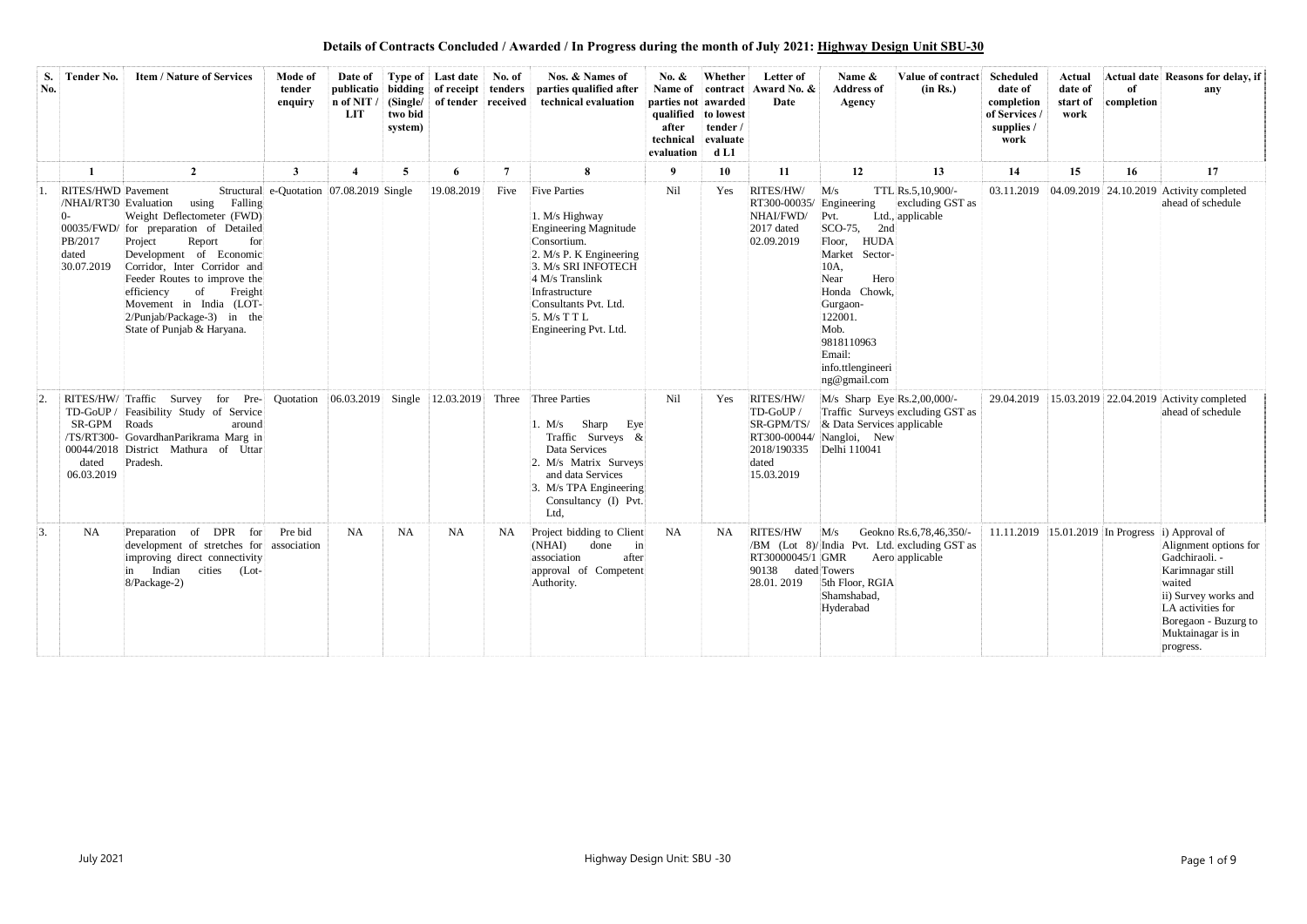|    | /2016<br>Date:<br>25.01.2019                                                                               | RITES/HW/ Traffic Surveys for preparation<br>NHAI/RT30 of Feasibility Study/Detailed<br>Project Report of selected<br>00011/Traffic State road stretches for<br>Two/Four laning with paved<br>shoulder NH Configuration<br>under Bharat Mala Project<br>(BM-13) in West Bengal state.                                                     |        | Quotation 25.01.2019 Single 04.02.2019 |           |           |           | Six Six Parties<br>1. M/s TPA Engineering<br>Consultancy (I) Pvt. Ltd.<br>M/s Futuristic<br>Engineers and Traffic<br>Surveyors<br>M/s<br>Highway<br>Engineering Magnitude<br>Consortium<br>Sharp Eye<br>Traffic<br>&<br>Data<br>Services<br>Services<br>5. M/s Matrix Surveys &<br>Services<br>Data<br>M/s AJS Scale<br>International | Nil                                                       | Yes                                                               | RITES/HW/N M/s<br>HAI/RT300-<br>00011/Traffic/<br>LOA/2016<br>dated<br>11.02.2019                | Services,<br>$G-4$ , 107/108,<br>Sector ó 16,<br>Rohini,<br>New<br>Delhi ó 110085<br>Mobile:<br>9810438559,<br>9811438559<br>E-mail:<br>matrixsurveys@<br>gmail.com     | Matrix Rs.5,68,000/-<br>Surveys & Data excluding GST as<br>applicable | 14.03.2019                        |  | 16.02.2019 14.03.2019 Activity Completed                                            |
|----|------------------------------------------------------------------------------------------------------------|-------------------------------------------------------------------------------------------------------------------------------------------------------------------------------------------------------------------------------------------------------------------------------------------------------------------------------------------|--------|----------------------------------------|-----------|-----------|-----------|---------------------------------------------------------------------------------------------------------------------------------------------------------------------------------------------------------------------------------------------------------------------------------------------------------------------------------------|-----------------------------------------------------------|-------------------------------------------------------------------|--------------------------------------------------------------------------------------------------|-------------------------------------------------------------------------------------------------------------------------------------------------------------------------|-----------------------------------------------------------------------|-----------------------------------|--|-------------------------------------------------------------------------------------|
|    | RITES/HW/<br>TD-GoUP /<br>SR-GPM/<br><b>TOPO</b><br>Tender<br>/RT300-<br>00044/2018<br>dated<br>11.01.2019 | Topographic Survey for Pre- Limited E- 11.01.2019 Single 22.01.2019<br>Feasibility Study Report of<br>Service<br>Roads<br>around<br>GovardhanParikramaMarg in<br>District Mathura of Uttar<br>Pradesh.                                                                                                                                    | Tender |                                        |           |           | Six       | <b>Six Parties</b><br>. M/S Subudhi Techno<br>engineers Pvt Ltd.<br>2. M/s Ark Services Pvt.<br>Ltd<br>3. M/s Skylark Designer<br>and Engineers Private<br>Limited<br>4. M/s M S Associates<br>ImaGIS<br>5. $M/s$<br>Engineering<br>Solutions Pvt. Ltd.<br>6. M/s DSR SURVEYS<br>PVT. LTD.                                            | Nil                                                       | Yes                                                               | RITES/HW/<br>TD-GoUP<br>SR-GPM/<br>TOPO/RT300-Ltd.<br>00044/2018/<br>190217 dated<br>05.02.2019. | M/s<br>Techno<br>engineers<br>No.<br>327/3259<br>OMED<br>Back<br>Side, 2 Lane<br>District Center,<br>Chandra<br>Sekharpur,<br>Bhubaneshwar,<br>Odisha 751017            | Subudhi Rs.10,80,000/-<br>excluding GST as<br>Pvt applicable          |                                   |  | 08.05.2019 08.02.2019 30.06.2019 Necessary EOT<br>accorded                          |
| 6. | <b>NA</b>                                                                                                  | "Environmental Activitiesö for Nomination<br>carrying out feasibilty study<br>and Detailed project report<br>preparation for redesigning,<br>rehabilitation and up gradation<br>of (i) Salhech ó Chandol ó<br>Habban ó Rajgarh ó Banethi<br>road (ii) Sanora ó Rajgarh ó<br>Haripurdhar ó Jamli road in<br>the State of Himachal Pradesh. | basis  | <b>NA</b>                              | <b>NA</b> | <b>NA</b> | <b>NA</b> | <b>NA</b>                                                                                                                                                                                                                                                                                                                             | <b>NA</b>                                                 | awarded RT300-<br>on<br>after<br>from the<br>Compete<br>Authority | Work RITES/HW/<br>nominati D/Environment Vasundhara,<br>dated:<br>approval 23/10/2018            | Mr.<br>Sharma<br>$ 00038/HPPW $ 301,302, SRBC, applicable<br>on basis al/LOA/2018 Ghaziabad UP)<br>Phone No.: $+91$<br>9818922344<br>E-mail:<br>sksv02@gmail.<br>com    | Sanjeev Rs.20,51,050/-<br>excluding GST as                            | 05.04.2019 30.10.2018 In progress |  | Delay in approvals on<br>Stage Submission by<br>Principal Client<br>HPPWD.          |
|    | RITES/HW/<br>RT300-<br>00041/<br>TNRSP-II/<br><b>DPR</b><br>Updation/<br>2018 dated<br>20.08.2018          | Environmental Limited E-<br>Social<br>and<br><b>TNRSPII-</b><br>Activities for<br>Contract PPC 01: Validation<br>of the Detail Project Report for<br>selected<br>corridors<br>the<br>including state on ground to<br>the requirement of Asian<br>Development Bank (ADB), in<br>the State of Tamil Nadu.                                   | Tender | $ 24.08.2018 $ Single 06.09.2018       |           |           |           | Three Two Parties<br>1. M/s Abnaki<br>Infrastructure AID Pvt.<br>Ltd., New Delhi<br>2. M/s Tila Consultants<br>and Contractors Pvt. Ltd.<br>Maharashtra.                                                                                                                                                                              | One Party<br>$M/s$ R V<br>Infra Pvt.<br>Ltd.<br>Banglore. | Yes                                                               | RITES/HW/<br><b>RT300-</b><br>II/DPR<br>Updation/2018 Development<br>dated<br>15.10.2018         | M/s<br>$00041$ /TNRSP-Application & applicable<br>Integrated<br>Pvt. Ltd. JG-11,<br>2nd<br>Floor,<br>Khirki<br>Extension,<br>Malviya Nagar,<br>Delhi-<br>New<br>110017. | Abnaki Rs.62,36,330.24/-<br>Infrastructure excluding GST as           | 22.01.2019 25.10.2018 In progress |  | Delay in approvals on<br>Stage Submission by<br>Principal Client<br><b>TNRSP II</b> |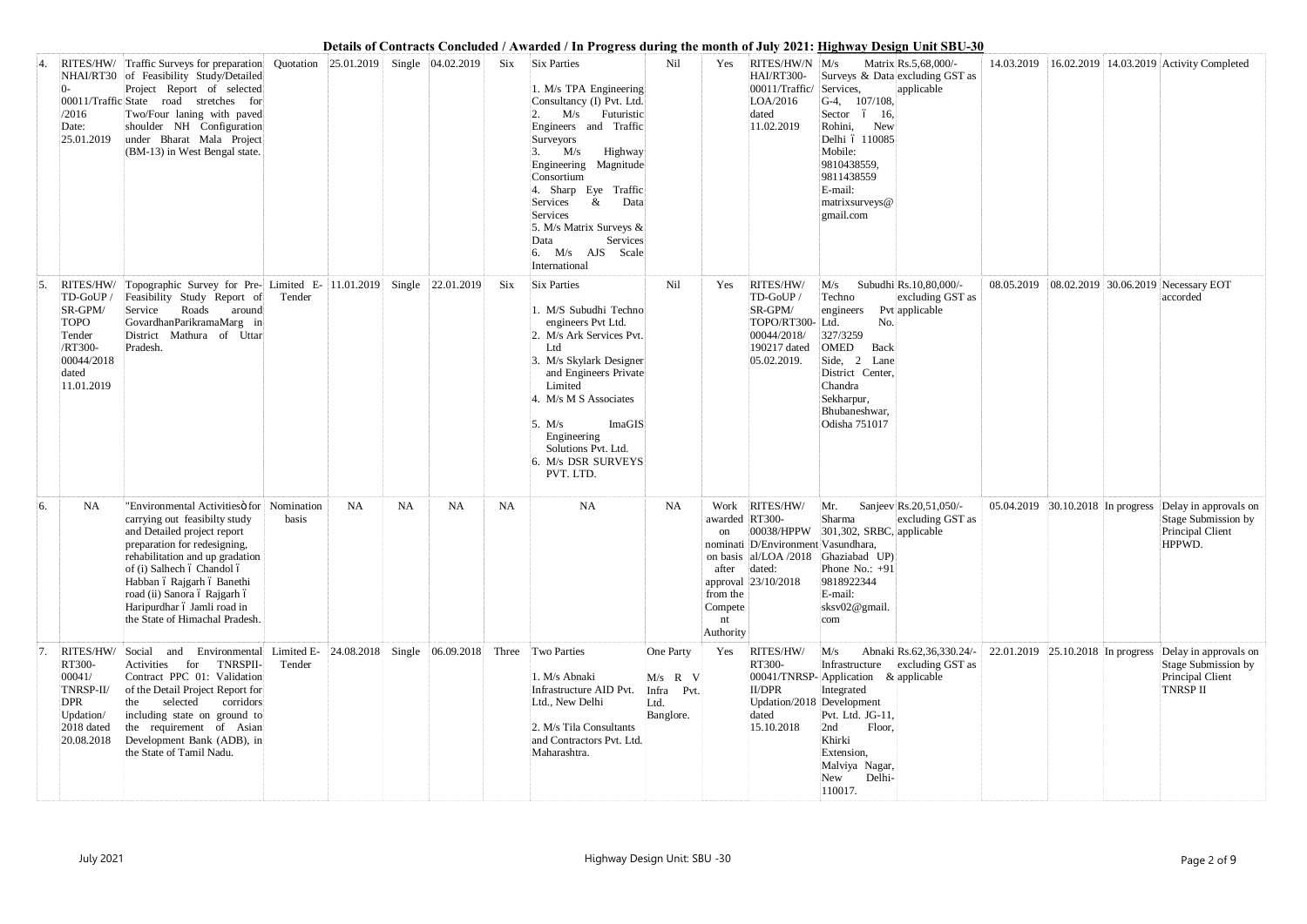| 8.  | RITES /<br>HW/<br><b>GUYANA</b> /<br>EB-EC<br><b>LINK</b><br>/2018/01 | Consultancy Services<br>for<br>Environmental<br>Impact<br>(EIA)<br>and<br>Assessment<br>Environmental Management<br>Plan (EMP), Social Impact<br>(SIA)<br>Assessment<br>and<br>Rehabilitation Plan (RAP);<br>Land Acquisition and Utility<br>Plan<br>Relocation<br>for<br>preparation of DPR<br>for<br>Construction of East Bank-<br>East Coast Road Linkage<br>(Diamond to Ogle)<br>in<br>Georgetown, Guyana                                                                                                                          | Quotation                              | 13.08.2018 Single | 20.08.2018 | Four  | <b>Three Parties</b><br>1. M/s Costal Dynamic<br>Limited, Trinidad and<br>Tobago;<br>2. M/s Environmental<br>Solutions, Guyana<br>3. M/s Triple C<br>Consultancy, Guyana                                                                                                                                                                        | One Party<br>M/s<br>Environme<br>ntal<br>Solutions,<br>Guyana | Yes | Guyana / EC- Consultancy<br>EB Link/<br>RT30000039 / Cirtchlow<br>dated<br>04.09.2018 | RITES /HW/ M/s Triple C USD<br>2018 / 180902 Labour College<br>Compound<br>Wolford<br>Avenue<br>Thomas Lands,<br>Georgetown<br>Guyana                                                           | \$48500.00                                                        |                                            |  | 04.02.2019 04.09.2018 In Progress Delay by Client<br>(Ministry of Public<br>Infrastructure) and<br>Environment<br>Protection Agency,<br>Government of<br>Guyana in issue of<br>Terms of Reference<br>for conducting ESIA<br>and approval of<br>submitted Final ESIA<br>Report. |
|-----|-----------------------------------------------------------------------|----------------------------------------------------------------------------------------------------------------------------------------------------------------------------------------------------------------------------------------------------------------------------------------------------------------------------------------------------------------------------------------------------------------------------------------------------------------------------------------------------------------------------------------|----------------------------------------|-------------------|------------|-------|-------------------------------------------------------------------------------------------------------------------------------------------------------------------------------------------------------------------------------------------------------------------------------------------------------------------------------------------------|---------------------------------------------------------------|-----|---------------------------------------------------------------------------------------|-------------------------------------------------------------------------------------------------------------------------------------------------------------------------------------------------|-------------------------------------------------------------------|--------------------------------------------|--|--------------------------------------------------------------------------------------------------------------------------------------------------------------------------------------------------------------------------------------------------------------------------------|
| 9.  | RITES/HW/<br>RT300-<br>00038<br>/HPPWD/<br>dated<br>25.07.2018        | "Traffic Survey" for carrying<br>out feasibility study and<br>Detailed<br>project report<br>preparation for redesigning,<br>Traffic/ 2017 rehabilitation and up gradation<br>of (i) Salhech ó Chandol ó<br>Habban ó Rajgarh ó Banethi<br>road (ii) Sanora ó Rajgarh ó<br>Haripurdhar ó Jamli road in<br>the State of Himachal Pradesh.                                                                                                                                                                                                 | Quotation 25.07.2018 Single 02.08.2018 |                   |            | Six   | <b>Six Parties</b><br>1.M/s TPA Engineering<br>Consultancy (I) Pvt. Ltd.<br>2.M/s Futuristic<br><b>Engineers and Traffic</b><br>Surveyors<br>3. M/s Highway<br>Engineering Magnitude<br>Consortium<br>4. Sharp Eye Traffic<br>Services & Data<br>Services<br>5. M/s Medulla Soft<br>Technologies Pvt. Ltd.<br>6. M/s AJS Scale<br>International | Nil                                                           | Yes | RITES/HW/<br>RT300-00038/ Soft<br>HPPWD/<br>Traffic/LOA/<br>2018 dated<br>11.09.2018  | M/s<br>Technologies<br>Pvt. Ltd., 48/10,<br>Okhla Industrial<br>Area, Phase-II,<br>Delhi-<br>New<br>110020.                                                                                     | Medulla Rs.9,37,260/-<br>excluding GST as<br>applicable           |                                            |  | 13.10.2018 14.09.2018 04.12.2018 Necessary EOT<br>accorded.                                                                                                                                                                                                                    |
| 10. | /PB/2018<br>dated                                                     | RITES/HWD Traffic Survey for preparation e-Quotation 11.07.2018 Single<br>/NHAI/RT30 of Detailed Project Report for<br>Development of Economic<br>00035/Traffic Corridor, Inter Corridor and<br>Feeder Routes to improve the<br>efficiency of Freight<br>06.07.2018 Movement in India (LOT-<br>2/Punjab/Package-3) in the<br>State of Punjab & Haryana.                                                                                                                                                                                |                                        |                   | 25.07.2018 | Three | <b>Three Parties</b><br>1. Sharp Eye Traffic<br>Services & Data<br>Services<br>2. M/s Medulla Soft<br>Technologies Pvt. Ltd.<br>3. TPA Engineering<br>Consultancy (I) Pvt. Ltd.                                                                                                                                                                 | Nil                                                           | Yes | RITES/HW/<br>RT300-<br>00035/NHAI/<br>Traffic/LOA<br>$/2018$ dated<br>20.08.2018      | M/s<br>Soft<br>Technologies<br>Pvt. Ltd.,<br>48/10,<br>Okhla<br>Industrial Area,<br>Phase-II,<br>Delhi-<br>New<br>110020.                                                                       | Medulla Rs.20,42,900/-<br>excluding GST as<br>applicable          |                                            |  | 14.10.2018 30.08.2018 10.12.2018 Necessary EOT<br>accorded                                                                                                                                                                                                                     |
|     | $0-$<br>SIA-                                                          | 11. RITES/HWD EIA/EMP and SIA/RAP e-Quotation 13.06.2018 Single 20.06.2018 Three Three Parties<br>/NHAI/RT30 Studies including Preparation<br>of Land Plan Schedules (LPS)<br>00011/EIA- for consultancy services for<br>project management including<br>LPS/WB/201 preparation of feasibility study<br>dated / Detailed Project Report of<br>12.06.2018 selected road stretches<br>corridors for Two/Four laning<br>with paved shoulder with NH<br>Configuration under Bharat<br>Mala Project (BM-13) in the<br>state of West Bengal. |                                        |                   |            |       | 1. Tila Consultants and<br>Contractors Pvt. Ltd.<br>M/s<br>Abanaki<br>Infrastructure AID Pvt.<br>3. M/S<br>Ltd.<br>RV Infra Solutions                                                                                                                                                                                                           | Nil                                                           | Yes | RITES/HW/<br>00011/EIA-<br>SIA-<br>LPS/LOA/<br>2018<br>20.08.2018                     | M/s<br>Contractors Pvt. applicable<br>Ltd.<br>A-201,<br>Ram<br>dated Rahim<br>Tower,<br>Samta<br>Nagar,<br>Near<br>Dena<br>Bank,<br>Vasai<br>Road<br>West,<br>Thane,<br>Maharashtra-<br>401202. | Tila Rs.40,99,974/-<br>NHAI/RT300- Consultants & excluding GST as | 27.01.2019 30.08.2018 In Progress Delay in |  | approvals/Clearances<br>on Stage Submission<br>by Principal Client<br>NHAI.                                                                                                                                                                                                    |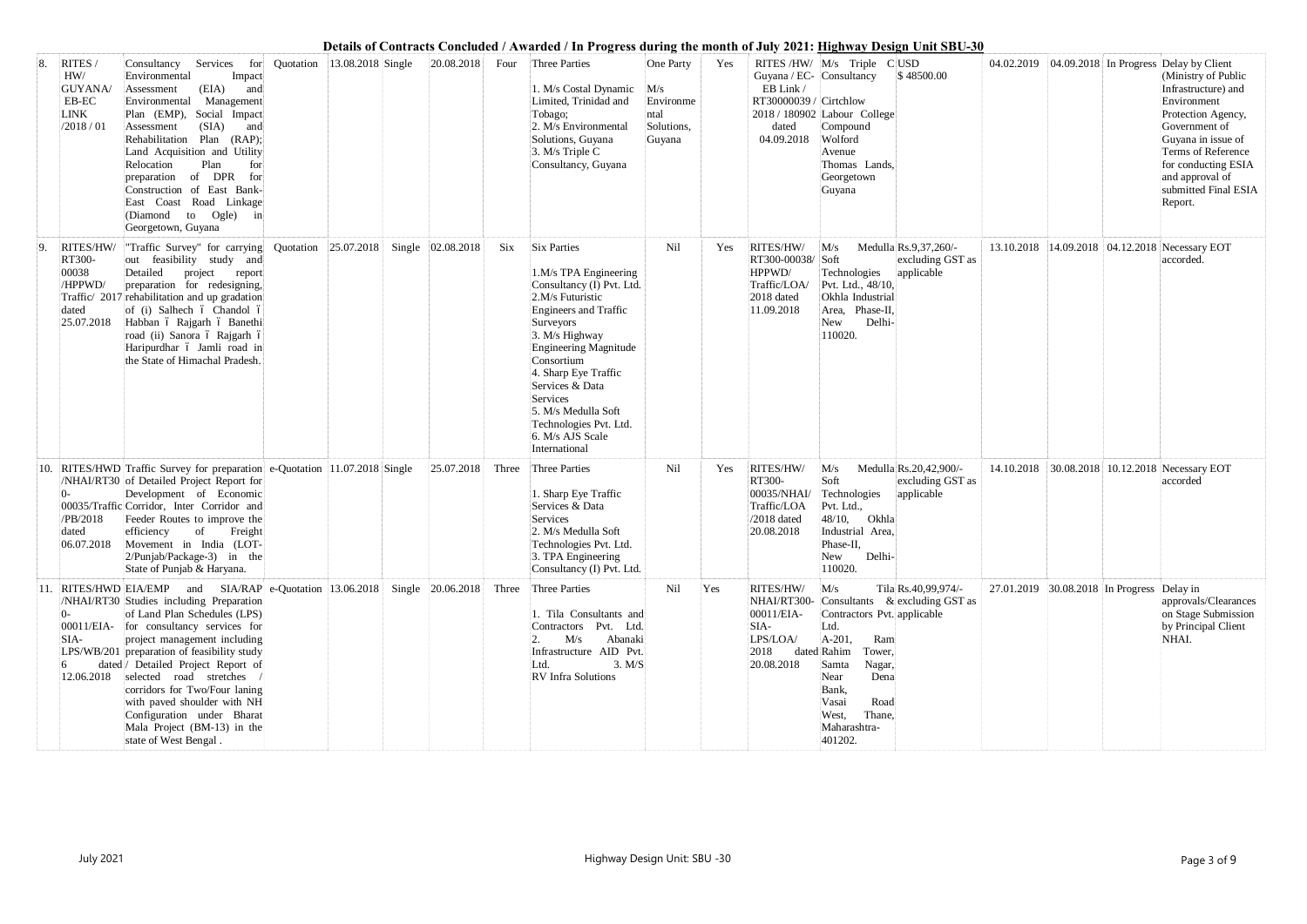|     | 12. RITES/HW/<br>HPPWD/<br>RT300-<br>00038/<br>SIA&LAP/<br>04.06.2018           | "Social Impact Assessment<br>and Resettlement Action Plan<br>including Land Acquisition<br>Plan and Clearanceso for<br>preparation of feasibility study<br>2017 dated and Detailed project report for<br>redesigning, rehabilitation and<br>up gradation to 2-lane/2-lane<br>with paved shoulder or its<br>strengthening of (i) Salhech ó<br>Chandol óHabban ó Rajgarh ó<br>Baddu sahib -Bagthan<br>Banethi road (ii) Sanora ó<br>óNohradhar<br>Rajgarh<br>Haripurdhar ó Rohnahat<br>Jamli road in the State of<br>Himachal Pradesh.                                                                                                                                                      | Open e-<br>Tender      | 06.06.2018 |           | Single 21.06.2018            | Two       | One Party<br>$M/s$ TILA Consultants & $M/s$<br>Contractors Pvt. Ltd.                                                    | One Party<br>Environme<br>ntal<br>Technical<br>Service Pvt.<br>Ltd. | <b>YES</b> | RITES/HW/<br>RT300-00038/<br>HPPWD/<br>LOA/2018<br>Dated<br>28.09.2018                         | M/s<br>Contractors Pvt. applicable<br>Ltd.<br>A-201,<br>Ram<br>Rahim<br>Tower,<br>Nagar,<br>Samta<br>Near<br>Dena<br>Bank,<br>Vasai<br>Road<br>West,<br>Thane,<br>Maharashtra-<br>401202. | Tila Rs.40,07,993/-<br>Consultants & excluding GST as | 08.04.2019 08.10.2018 In progress   |  | Delay in approvals on<br>Stage Submission by<br>Principal Client<br>HPPWD.   |
|-----|---------------------------------------------------------------------------------|-------------------------------------------------------------------------------------------------------------------------------------------------------------------------------------------------------------------------------------------------------------------------------------------------------------------------------------------------------------------------------------------------------------------------------------------------------------------------------------------------------------------------------------------------------------------------------------------------------------------------------------------------------------------------------------------|------------------------|------------|-----------|------------------------------|-----------|-------------------------------------------------------------------------------------------------------------------------|---------------------------------------------------------------------|------------|------------------------------------------------------------------------------------------------|-------------------------------------------------------------------------------------------------------------------------------------------------------------------------------------------|-------------------------------------------------------|-------------------------------------|--|------------------------------------------------------------------------------|
| 13. | <b>NA</b>                                                                       | Detailed topographic survey<br>by using mobile Lidar (Light<br>Detection and Ranging) or<br>equivalent technology coupled<br>with conventional methods<br>along existing route, bypasses<br>and realignments, preparation<br>of strip plan, detailed<br>underground utility and<br>detailed digitisation of<br>cadastral mapping and land<br>acquisition details for<br>consultancy services for<br>preparation of Detailed<br>Project Report for<br>Development of Economic<br>Corridor, Inter Corridor and<br>Feeder Routes to improve the<br>efficiency of Freight<br>Movement in India (LOT-<br>2/Punjab/Package-3), tentative<br>length 157 km; in the State of<br>Punjab & Haryana. | Pre-bid<br>association | <b>NA</b>  | <b>NA</b> | <b>NA</b>                    | <b>NA</b> | Project Bidding to Client<br>done in association after<br>approval of Competent<br>Authority.                           | <b>NA</b>                                                           | NA         | <b>RITES/HW</b><br>/NHAI/RT300-Solution<br>00035/<br>MATRIX/2018 Floor,<br>dated<br>21.05.2018 | M/s Matrix Geo Rs.1,01,99,500/-<br>Ltd. A1/87, 3rd applicable<br>Sewak<br>Uttam<br>Park,<br>New<br>Nagar,<br>Delhi-110059.                                                                | Pvt. excluding GST as                                 | 15.04.2019 21.05.2018 In progress   |  | Delay in approvals on<br>Stage Submission by<br>Principal<br>Client<br>NHAI. |
|     | 14. RITES/HW/<br>HPPWD/<br>RT300038/<br>TOPO/2017 report<br>dated<br>19.04.2018 | "Topographic Survey" for<br>preparation of Feasibility<br>study and Detailed project<br>for redesigning,<br>rehabilitation and up gradation<br>to 2-lane/2-lane with paved<br>shoulder or its strengthening<br>for (i) Salhech-Chandol-<br>Habban-Rajgarh-Banethi road<br>Sanora-<br>Rajgarh-<br>(ii)<br>Haripurdhar- Jamli road in the<br>State of Himachal Pradesh                                                                                                                                                                                                                                                                                                                      | Open E-<br>Tender      |            |           | 19.04.2018 Single 01.05.2018 | Two       | <b>Two Parties</b><br>1. M/s BPC Consultant<br>India Pvt. Ltd, Kolkata<br>2. M/s Matrix Go<br>solutions Pvt. Ltd, Delhi | Nil                                                                 | Yes        | RITES/HW/<br>RT300-00038<br>/HPPWD/<br>Topo/2018/1<br>dated<br>14.06.2018                      | M/s Matrix Geo Rs.1,06,17,200/-<br>Ltd. A1/87, 3rd applicable<br>Floor, Dwarka<br>New<br>More,<br>Delhi-110059.                                                                           | Solution Pvt. excluding GST as                        | 30.11.2018   24.06.2018 In progress |  | Delay in approvals on<br>Stage Submission by<br>Principal Client<br>HPPWD.   |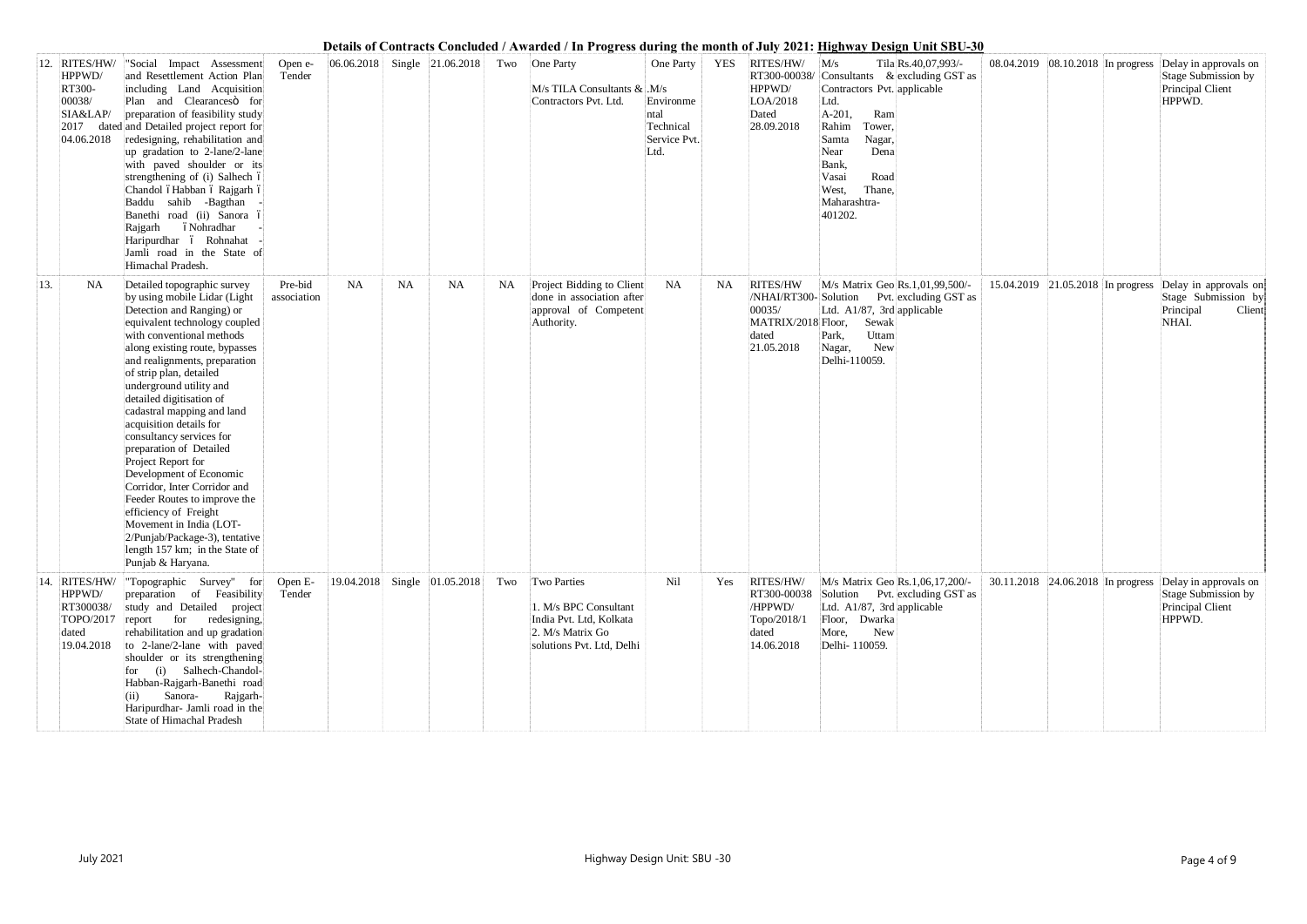| 15. | NHAI/DPR/<br>RT300-      | RITES/HW/ Traffic Surveys for Detailed<br>Project<br>Report<br>for<br>development of Economic<br>00036/Traffic Corridors, Inter Corridors,<br>Feeder Routes to improve the<br>efficiency of freight movement<br>India<br>under<br>BharatmalaPariyojna<br>[Lot-2/Haryana/Package-1]                                                                                                                                          | Limited<br>Tender | 18.12.2017                      |           | Single $ 05.01.2018 $ Three  |           | Three Parties<br>1. AJS Scale<br>International<br>2. Highway Engineering<br>Magnitude Consortium<br>3. Futuristics Engineers<br>and Traffic Surveyors | Nil                                                                                                                                                                                | Yes. | <b>RITES/HW</b><br>/NHAI/RT300- International<br>$ 00036/$ Traffic/ $ 417-418$ ,<br>2017<br>29.01.2018 | M/s AJS Scale Rs.45,00,005/-<br>excluding GST as<br>applicable<br>dated KirtiShikhar,<br>Centre,<br>Distt<br>Janakpuri, New<br>Delhi-110058                                                                 |                                                                                                                      |  | 20.03.2018   05.02.2018   24.12.2018   Delay in Approvals<br>from Principal Client<br>(NHAI)                                              |
|-----|--------------------------|-----------------------------------------------------------------------------------------------------------------------------------------------------------------------------------------------------------------------------------------------------------------------------------------------------------------------------------------------------------------------------------------------------------------------------|-------------------|---------------------------------|-----------|------------------------------|-----------|-------------------------------------------------------------------------------------------------------------------------------------------------------|------------------------------------------------------------------------------------------------------------------------------------------------------------------------------------|------|--------------------------------------------------------------------------------------------------------|-------------------------------------------------------------------------------------------------------------------------------------------------------------------------------------------------------------|----------------------------------------------------------------------------------------------------------------------|--|-------------------------------------------------------------------------------------------------------------------------------------------|
| 16. | <b>NA</b>                | Topographic Survey using<br>LiDAR, Utility Mapping using Association<br>Ground Penetrating Radar<br>(GPR) and Digitization of<br>Cadastral<br>Maps<br>for<br>Services<br>Consultancy<br>for<br>of DPR for<br>preparation<br>development of Economic<br>Corridors, Inter Corridors,<br>Feeder Routes to improve the<br>efficiency of freight movement<br>India<br>under<br>BharatmalaPariyojana<br>[Lot-2/Haryana/Package-1] | Pre bid           | <b>NA</b>                       | <b>NA</b> | <b>NA</b>                    | <b>NA</b> | Project bidding to Client<br>(NHAI) done in<br>association after<br>approval of Competent<br>Authority.                                               | Nil                                                                                                                                                                                | Yes  | RITES/HW<br>2017<br>12.12.2017                                                                         | M/s Matrix Geo Rs.2,99,22,500/-<br>/NHAI/RT300-Solution Pvt. excluding GST as<br>00036/ Matrix/Ltd., 47, Sector- applicable<br>dated 13, Pocket B,<br>Phase-2,<br>New<br>Dwarka,<br>Delhi- 110078,<br>India |                                                                                                                      |  | 12.07.2018 12.12.2017 In progress Delay in approvals<br>from Principal Client<br>(NHAI)<br>Necessary EOT<br>accorded (upto<br>28.12.2021) |
|     | /Guyana /<br>/ 2018 / 03 | 17. RITES / HW Topographic<br>Survey,<br>Geotechnical and Material<br>EC-EB link / Investigations for East Coast-<br>RT 30000039 East Bank Linkage Project,<br>Georgetown, Guyana                                                                                                                                                                                                                                           |                   | Quotation $ 09.08.2017 $ Single |           | 15.08.2017                   | Four      | Three Parties<br>1. M/s C.B. &<br>Associates Inc.<br>2. M/s Demerara Engg<br>PLLC<br>3. M/s<br>SRKN'gineering&<br>Associates Ltd.                     | One Party<br>M/s<br>Carribbean<br>Engineerin<br>$\&$<br>Manageme<br>Consultants<br>Inc.                                                                                            | Yes  | Guyana / EC- Engineering.<br>EB link / RT PLCC,<br>30000039 / "The                                     | RITES /HW/ M/s Demerara USD<br>\$2,83,700.31<br><b>Silks</b><br>2018 / 03 dated Building" Suite<br>18.04.2018 231, 37-24 24th<br>Street, Long<br>City,<br>Island<br>York<br>New<br>11101                    | For<br>Topographic<br>survey:<br>08.07.2018<br>For Geo<br>Technical &<br>Materials<br>Investigations<br>: 03.07.2018 |  | 02.05.2018 In Progress Delay in field surveys<br>due to non-<br>accessibility of project<br>lengths (Swamp area).                         |
|     | NHAI/BRT(Plan<br>-00     | 18. RITES/HW/ Topographic Survey and Strip<br>for<br>Feasibility<br>2TR/26)/RT3 Study/Detailed Project Report<br>for Two/ Four Laning of<br>00027/TS&S following road stretches for<br>P/2016 dated NH Connectivity to Backward<br>19.06.2017 Areas/Religious/Tourist Places<br>under Bharat Mala Project in<br>the State of West Bengal.                                                                                   | Limited<br>Tender |                                 |           | 19.06.2017 Single 05.07.2017 | Six       | <b>Three Parties</b><br>1. M/s<br>Pramitee<br>Engineering<br>Surveys Pvt. Ltd<br>2. M/s Pioneer Surveys<br>Subudhi<br>3. M/s<br>Associates            | Three<br>Parties<br>and 1. $M/s$<br><b>DSR</b><br>Survey<br>Pvt.<br>Ltd.<br>2. M/s<br>Highwa<br>Enginee<br>ring<br>Magnitu<br>de<br>Consorti<br>um<br>3. M/s<br>Theovel<br>Surveys | Yes  | RITES/HW/<br>NHAI/BRT(2T<br>R/26)/RT300-<br>00027/WB/<br>07-2017                                       | M/s Pioneer Rs.38,63,839.00/-<br>Surveys,<br>excluding GST as<br>Pioneer Tower, applicable<br>Premises No<br>2016 dated 19-20-085 AB109<br>$AA-1$ ,<br>New Town,<br>Kolkata 700156                          |                                                                                                                      |  | $29.12.2017$ 29.07.2017 In Progress Delay in approvals<br>from Principal Client<br>(NHAI)<br>Necessary EOT<br>accorded.                   |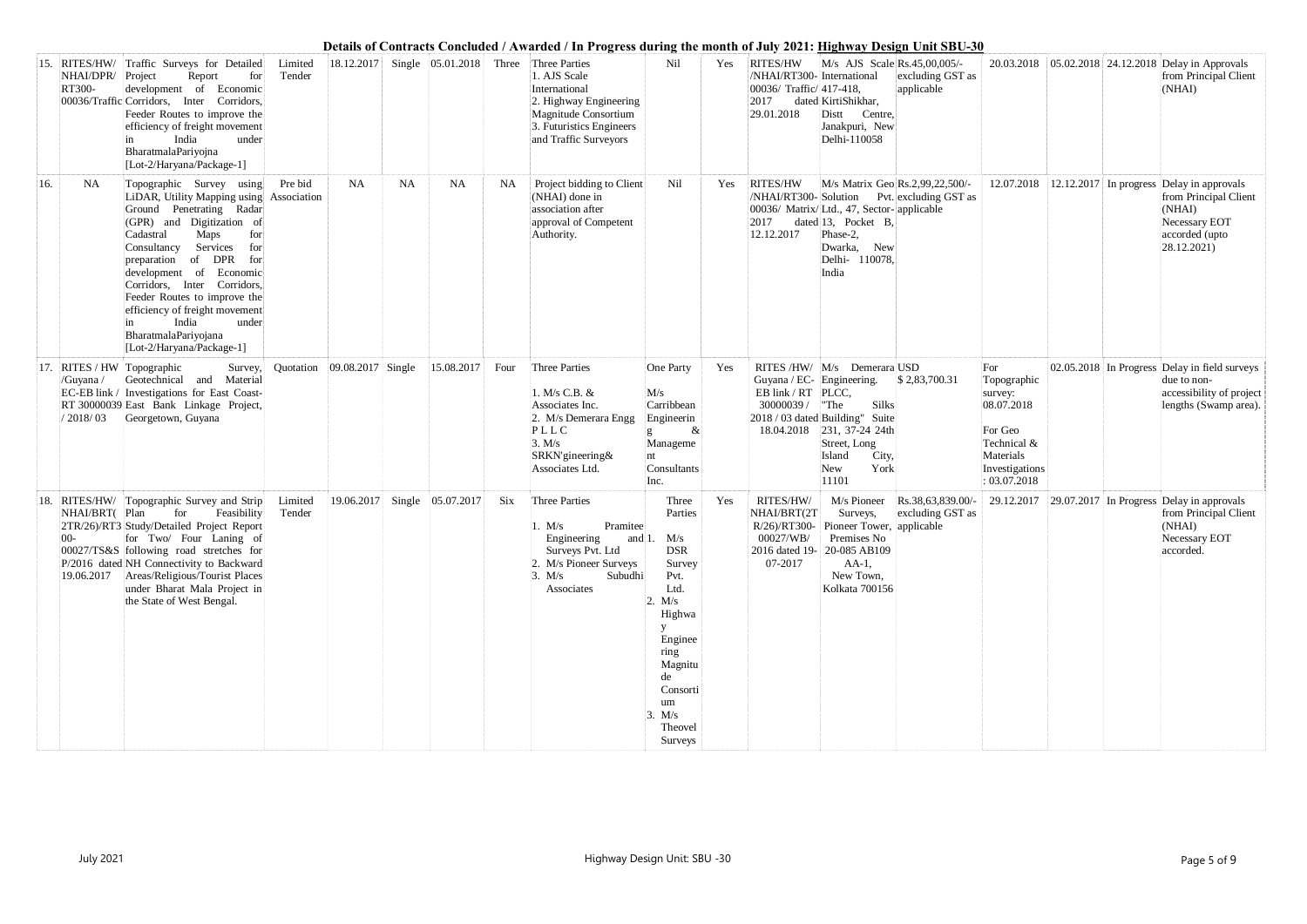|     | dated<br>03.04.2017                                                                     | 19. RITES/HWD Detailed Topographic Survey<br>/GHYPWD/ by photogrammetry technique<br>DPR/RT300- using UAV ('Drone') for<br>00033/2017 Consultancy Services for<br>Construction of 2-Lane flyover<br>at the intersection of Super<br>Market on G.S Road in<br>Guwahati in the state of<br>Assam under Guwahati City<br>Division No.-II                                                                                                                                                                | Quotation                                                       | <b>NA</b> | Single $ 11.04.2017 $ Three | Three Parties<br>1. M/s Matrix Geo<br>Solutions Pvt. Ltd.,<br>M/s Creative Web<br>$\mathcal{D}_{\cdot}$<br>Mobi,<br>M/s Geo Vision<br><b>Infotech Private</b><br>Limited | Nil                                                                                                                                                               | Yes | <b>R/RT300-</b><br>$00033/T$ opo<br>Survey/LOA-<br>MGS/2017<br>dated<br>05.05.2017             | RITES/HWD/ M/s Matrix Geo Rs.3,45,000/-<br>GHYPWD/DP Solutions Pvt. excluding service<br>$A-1/87$ , tax as applicable<br>Ltd.,<br>Sewak park, 3rd<br>Floor, Uttam<br>New<br>Nagar,<br>Delhi-110059                                                                               |  | 27.02.2019 08.05.2017 25.02.2019 Activity Completed           |
|-----|-----------------------------------------------------------------------------------------|------------------------------------------------------------------------------------------------------------------------------------------------------------------------------------------------------------------------------------------------------------------------------------------------------------------------------------------------------------------------------------------------------------------------------------------------------------------------------------------------------|-----------------------------------------------------------------|-----------|-----------------------------|--------------------------------------------------------------------------------------------------------------------------------------------------------------------------|-------------------------------------------------------------------------------------------------------------------------------------------------------------------|-----|------------------------------------------------------------------------------------------------|----------------------------------------------------------------------------------------------------------------------------------------------------------------------------------------------------------------------------------------------------------------------------------|--|---------------------------------------------------------------|
| 20. | 00032/2017<br>dated<br>03.04.2017                                                       | RITES/HWD Detailed Topographic Survey<br>/GHYPWD/ by photogrammetry technique<br>DPR/RT300- using UAV ('Drone') for<br>Consultancy Services for<br>Construction of 2-Lane flyover<br>at the intersection of Serabhati<br>on Guwahati Garbhanga Road<br>in Guwahati in the state of<br>Assam under Guwahati City<br>Division No.-I                                                                                                                                                                    | Quotation $ 03.04.2017 $ Single 11.04.2017 Three                |           |                             | Three Parties<br>M/s Matrix Geo<br>Solutions Pvt. Ltd.,<br>M/s Creative Web<br>$2$ .<br>Mobi,<br>M/s Geo Vision<br><b>Infotech Private</b><br>Limited                    | Nil                                                                                                                                                               | Yes | <b>R/RT300-</b><br>$00032$ /Topo<br>Survey/LOA-<br>MGS/2017<br>dated<br>05.05.2017             | RITES/HWD/ M/s Matrix Geo Rs.3,65,000/-<br>GHYPWD/DP Solutions Pvt. excluding service<br>Ltd., $A-1/87$ , tax as applicable<br>Sewak park, 3rd<br>Floor, Uttam<br>New<br>Nagar,<br>Delhi-110059                                                                                  |  | 27.02.2019 08.05.2017 25.02.2019 Activity Completed           |
|     | 21. RITES/HW/Environment<br>(2TR/26)<br>RT300-<br>&SIA/2016 Plan<br>dated<br>13.02.2017 | NHAI/ BRT Assessment/Environmental<br>Management Plan, Social<br>Impact<br>Assessment/<br>00027/ EIA Resettlement & Rehabilitation<br>Studies<br>including<br>Land<br>preparation<br>of<br>Acquisition Plan & Schedules<br>(LPS) and Project Clearances<br>for Feasibility Study/Detailed<br>Project Report for Two/ Four<br>Laning of following road<br>stretches for NH Connectivity<br>to Backward Areas/Religious<br>Tourist Places under Bharat<br>Mala Project in the State of<br>West Bengal. | Impact Open Tender 13.02.2017 Single 27.02.2017 Three One Party |           |                             | M/s Voyants Solutions<br>Pvt. Ltd.                                                                                                                                       | Two Parties<br>$1.$ M/s<br>Tila<br>Consul<br>tants<br>And<br>Contra<br>ctors<br>Private<br>Limite<br>d.<br>M/s<br>Overse<br><b>as</b><br>Mintec<br>Consul<br>tant | Yes | RITES/HW/<br>$\text{NHAI}/$<br>BRT(2TR/26)/<br>RT300-<br>00027/WB/<br>2016 dated<br>16.05.2017 | M/s Voyants Rs.23,40,135.00/- 25.05.2018 26.05.2017 In Progress Delay in approvals<br>Solutions Pvt. excluding GST as<br>Limited.<br>applicable<br>403 4thFloor,<br>Park Centra,<br>Sector 30,<br>Exit 8 NH - 8,<br>Gurugram,<br>Haryana<br>122001<br>Gurugram India<br>(122001) |  | from Principal Client<br>(NHAI)<br>Necessary EOT<br>accorded. |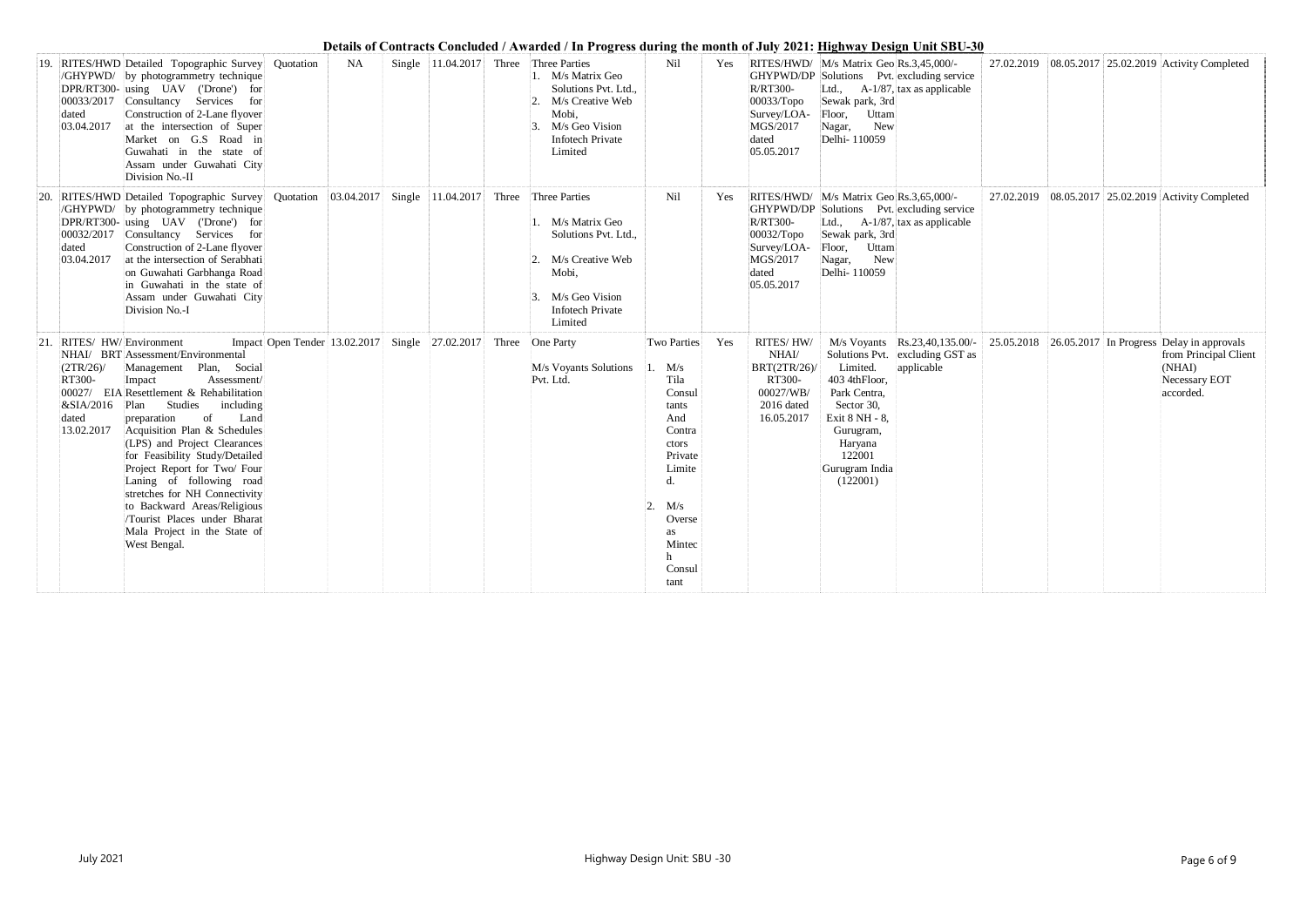| 24.07.2016 |            | 16.05.2016 03.10.2016 Necessary EOT<br>accorded.                                                                             |
|------------|------------|------------------------------------------------------------------------------------------------------------------------------|
| 20.06.2017 | 21.06.2016 | 31.01.2001 Delay in approvals<br>from Client<br>& Non-cooperation in<br>land acquisition<br>activities by Local<br>villagers |
| 27.07.2016 |            | 13.05.2016 31.12.2018 Public Agitation and<br>Delay in approvals on<br>Stage Submission by<br>Principal Client<br>NHAI.      |

| 22. | <b>RITES/HW/</b><br>RT300-<br>016 dated<br>23.03.2016                          | Inventory & Condition Survey<br>for Roads, Culverts & Bridges<br>00011/RBT/2 and Traffic Surveys<br>for<br>Package-I (SH-11A: Omarpur<br>(NH-34 Jn.) - Lalgola -<br>Bhagwangola - Chunakhali<br>from km 0/000 to km 56/400);<br>and SH-11 (Chunakhali<br>Domkal<br>Jalangi-<br>$\sim$<br>Krishnanagar from km 89/972<br>km $221/955$ ; SH-3<br>(Krishnanagar - Hanskhali-<br>Duttafulia-Helencha- Bongaon<br>from km 0/000 to km 69/591);<br>and MDR (Bongaon<br>Panchpota - Swarupnagar<br>Basirghat (Ghojadanga) from<br>km 0/000 to km 61/220) for a<br>total length of 330 km for<br>Consultancy Services for<br>Preparation of Feasibility<br>Study/Detailed Project Report<br>of selected State road stretches<br>for Two/Four laning with<br>shoulder<br>paved<br><b>NH</b><br>Configuration of under Bharat<br>Mala Project (Package-13) in<br>West Bengal. | Limited<br>e-Tender            | 23.03.2016 |        | Single   12.04.2016   | One | One Party<br>M/s Xplorer Consultancy<br>Services Pvt. Ltd.<br>Gurgaon.                                                                                                                                     | Nil | Yes | RITES/HW/<br>NHAI/BM-<br>13/RT300-<br>00011/RBT/<br>dated<br>16.05.2016                     | M/s<br>Consultancy<br>Services<br>Private.<br>XPCSPL/2016 Limited., Plot-3,<br>1st<br>Floor,<br>Sarhaul<br>(Opposite<br>HIPA), Sector-<br>18, Gurgaon-<br>121001<br>(Haryana)  | Xplorer Rs.29,02,950/<br>excluding Service<br>Tax as applicable                                            |
|-----|--------------------------------------------------------------------------------|---------------------------------------------------------------------------------------------------------------------------------------------------------------------------------------------------------------------------------------------------------------------------------------------------------------------------------------------------------------------------------------------------------------------------------------------------------------------------------------------------------------------------------------------------------------------------------------------------------------------------------------------------------------------------------------------------------------------------------------------------------------------------------------------------------------------------------------------------------------------|--------------------------------|------------|--------|-----------------------|-----|------------------------------------------------------------------------------------------------------------------------------------------------------------------------------------------------------------|-----|-----|---------------------------------------------------------------------------------------------|--------------------------------------------------------------------------------------------------------------------------------------------------------------------------------|------------------------------------------------------------------------------------------------------------|
| 23. | RITES/HW/<br>RT300-<br>00012/EIA-<br>$SIA-$<br>LPS/2016<br>dated<br>23.03.2016 | EIA/EMP<br>and<br>Studies including preparation<br>of Land Plan Schedules (LPS)<br>for "Dwarka - Khambhaliya -<br>Devariya" and "Dhrol - Amran<br>Maliya" road sections<br>(approx. length 175 km)                                                                                                                                                                                                                                                                                                                                                                                                                                                                                                                                                                                                                                                                  | SIA/RAP Open Tender 23.03.2016 |            |        | Single 19.04.2016 One |     | One Party<br>M/s Overseas Min-Tech<br>Consultants, Jaipur                                                                                                                                                  | Nil | Yes | RITES/HW/<br>NHAI/RT300-<br>00012/GUJ<br>/EIA-SIA-<br>LPS/OMTC/<br>2016 dated<br>21.06.2016 | M/s<br>Min-Tech<br>Consultants,<br>(5th floor, Apex)<br>Tower, Tonk<br>Road, Jaipur)                                                                                           | Overseas Rs.31,90,775/-<br>excluding GST as<br>applicable                                                  |
| 24. | RITES/HW/<br>RT300-<br>00011/<br>dated<br>1.03.2016                            | Survey and<br>Topographic<br>preparation of Strip Plan for<br>Package-II<br>$(SH-3)$<br>TOPO/2016 Krishnanagar-<br>Hanskhali-<br>0 Duttafulia-<br>Helencha<br>Bongaon from km 0/000 to km<br>69/591) and MDR (Bongaon-<br>Panchpota-Swarupnagar-<br>Basirghat (Ghojadanga) from<br>km 0/000 to km 61/220) for a<br>total length of 140 km for<br>Consultancy Services for<br>Preparation of Feasibility<br>Study/Detailed Project Report<br>of selected State road stretches<br>for Two/Four laning with<br>shoulder<br><b>NH</b><br>paved<br>Configuration of under Bharat<br>Mala Project (Package-13) in<br>the state of West Bengal                                                                                                                                                                                                                             | Limited<br>Tender              | 01.03.2016 | Single | 15.03.2016            | Two | <b>Two Parties</b><br>1.M/s Pioneer Surveyors,<br>No. 20-085, Street No.<br>85, Opposite Tank No. 2,<br>1st Floor, Kolkata<br>2. M/s ARK Services,<br>A-1693, II Floor<br>Greenfields, Faridabad<br>121003 | Nil | Yes | RITES/HW/<br>NHAI/BM-<br>-00011/TOPO/ No.<br>dated<br>13.05.2016                            | M/s<br>85.<br>PKG2-PS/2016 Opposite Tank<br>No. 2, 1st Floor,<br>Action Area I,<br>Block AB-109,<br>New Town (J.B<br>Nagar),<br>Rajarhat,<br>Kolkata<br>700156(West<br>Bengal) | Pioneer Rs.23,10,000/-<br>Surveyors, No. excluding Service<br>13/WB/RT300 20-085, Street Tax as applicable |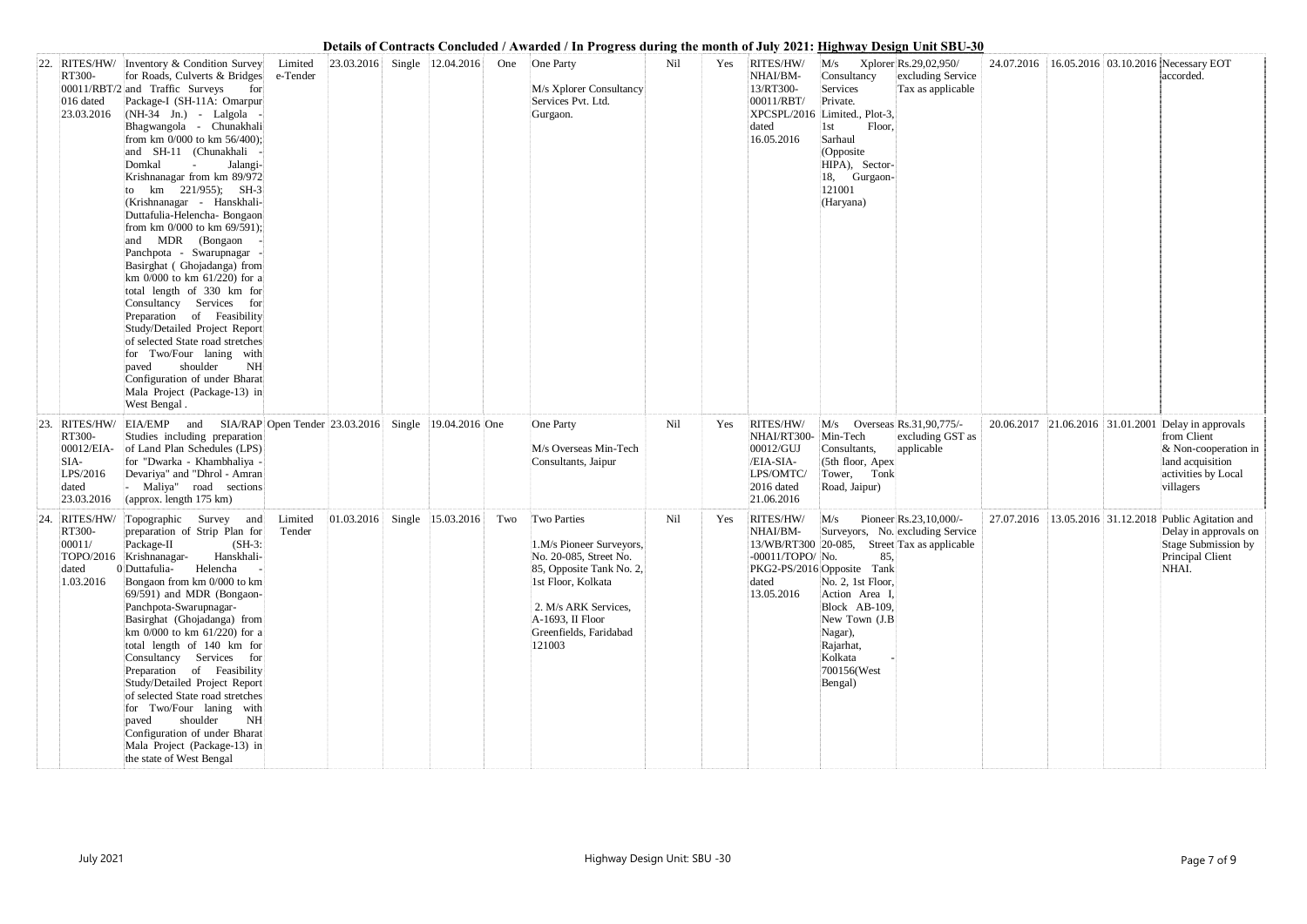|     | RITES/HW/<br>RT300-<br>$/2016$ dated (NH-34<br>01.03.2016                               | Topographic Survey and<br>preparation of Strip Plan for<br>00011/TOPO Package-I (SH-11A: Omarpur<br>Jn.)- Lalgola-<br>Bhagwangola-Chunakhali<br>from km 0/000 to km 56/400);<br>SH-11 (Chunakhali-<br>and<br>Domkal-Jalangi-Krishnanagar<br>from km 89/972 to km<br>$221/955$ ) for a total length of<br>190 km for Consultancy<br>Services for Preparation of<br>Feasibility<br>Study/Detailed<br>Project Report of selected<br>State road stretches for<br>Two/Four laning with paved<br>shoulder NH Configuration of<br>under Bharat Mala Project<br>(Package-13) in the state of<br>West Bengal | Limited<br>Tender | 01.03.2016 | Single   15.03.2016 | Two   | <b>Two Parties</b><br>1.M/s Pioneer Surveyors,<br>No. 20-085, Street No.<br>85, Opposite Tank No. 2,<br>1st Floor, Kolkata<br>2. M/s ARK Services, A-<br>1693, II Floor<br>Greenfields, Faridabad-<br>121003 | Nil | Yes | <b>RITES/HW</b><br>/NHAI/BM-<br>13/RT300-<br>00011/TOPO/<br>$Pkg1-$<br>ARKS/2016<br>dated<br>13.05.2016 | ARK Rs.29,44,240/-<br>M/s<br>A-excluding Service<br>Services,<br>1693, 2nd Floor Tax as applicable<br>Greenfields,<br>Faridabad-<br>121003<br>(Haryana)                                                                                     |                       |  | 27.07.2016 13.05.2016 11.12.2018 Non-cooperation by<br>local villagers for<br>smooth functioning of<br>assignment and Delay<br>in approvals on Stage<br>Submission by<br>Principal Client<br>NHAI. |
|-----|-----------------------------------------------------------------------------------------|-----------------------------------------------------------------------------------------------------------------------------------------------------------------------------------------------------------------------------------------------------------------------------------------------------------------------------------------------------------------------------------------------------------------------------------------------------------------------------------------------------------------------------------------------------------------------------------------------------|-------------------|------------|---------------------|-------|--------------------------------------------------------------------------------------------------------------------------------------------------------------------------------------------------------------|-----|-----|---------------------------------------------------------------------------------------------------------|---------------------------------------------------------------------------------------------------------------------------------------------------------------------------------------------------------------------------------------------|-----------------------|--|----------------------------------------------------------------------------------------------------------------------------------------------------------------------------------------------------|
| 26. | RITES/HW/<br>MORT&H/<br>NAGALAN<br>D/4055-<br>$30/T$ opo<br>$/2014$ dated<br>19.02.2014 | for<br>Topographic<br>survey<br>of Revised<br>Preparation<br>Detailed Project Report and<br>Verification of Executed<br>Quantities/items for widening<br>to 2-lane of Package I<br>Longleng-<br>ChangtongyaRoad, Mon-<br>Tamlu-Merangkong Road, and<br>Package II: Phek ó Pfutsero<br>Zunheboto-<br>and<br>Road<br>Chakabama under Phase -Ag<br>of SARDP-NE in the state of<br>Nagaland                                                                                                                                                                                                             | Limited<br>Tender | 19.02.2014 | Single 07.03.2014   | Four  | <b>Four Parties</b><br>1. M/s Pioneer<br>Surveyors, Kolkata<br>2. M/s Theovel Surveys,<br>Banglore<br>M/s Sumadhura<br>Geomatica Pvt. Ltd.<br>Hyderabad<br>4. M/s ARK Services,<br>Faridabad                 | Nil | Yes | RITES/HW/<br>MORTH/<br>4055-30/ Topo Premises<br>dated<br>29.04.2014                                    | Pioneer Rs.66,15,000<br>M/s<br>excluding Service<br>Surveys,<br>NAGALAND/ Pioneer Tower, Tax as applicable<br>$\rm No$<br>Survey/ 2013 20-085 AB109<br>$AA-1$ ,<br>Town.<br>New<br>Kolkata 700156<br>for Package I                          | 05.08.2014            |  | 06.05.2014 25.08.2015 Law and Order issues<br>for Stage 1. and delay in approvals<br>on alignment from<br>Principal Client<br>(MoRTH/NHIDCL).                                                      |
| 27. | RITES/HW/<br>MORT&H/<br>D/4055-<br>$30/T$ opo<br>19.02.2014 Longleng-                   | Topographic<br>survey<br>for<br>of Revised<br>Preparation<br>NAGALAN Detailed Project Report and<br>Verification of Executed<br>Quantities/items for widening<br>$/2014$ dated to 2-lane of Package I :<br>ChangtongyaRoad, Mon-<br>Tamlu-Merangkong Road, and<br>Package II: Phek ó Pfutsero<br>Road and Zunheboto-<br>Chakabama under Phase -Aø<br>of SARDP-NE in the state of<br>Nagaland                                                                                                                                                                                                        | Limited<br>Tender | 19.02.2014 | Single 07.03.2014   | Four. | <b>Four Parties</b><br>1. M/s Pioneer<br>Surveyors, Kolkata<br>2. M/s Theovel Surveys,<br>Bangalore<br>3. M/s Sumadhura<br>Geomatica Pvt. Ltd.<br>Hyderabad<br>4. M/s ARK Services,<br>Faridabad             | Nil | Yes | RITES/HW/<br>MORTH/<br>4055-30/ Topo 1-2-607/54/7<br>dated<br>29.04.2014                                | M/s<br>Rs.95,06,000<br>SumadhuraGeo excluding Service<br>NAGALAND/ maticaPvt. Ltd. Tax as applicable<br>$\text{Surve}$ 2013 SBH Colony,<br>Behind DBR<br>Mills<br>Hyderabad-<br>500080 Email<br>info@sumadhur<br>for<br>a.com<br>Package II | 05.08.2014 06.05.2014 |  | Stage 1 Law and Order issues<br>Submission and delay in approvals<br>s completed on alignment from<br>on Principal Client<br>28.09.2015 (MoRTH/NHIDCL).                                            |